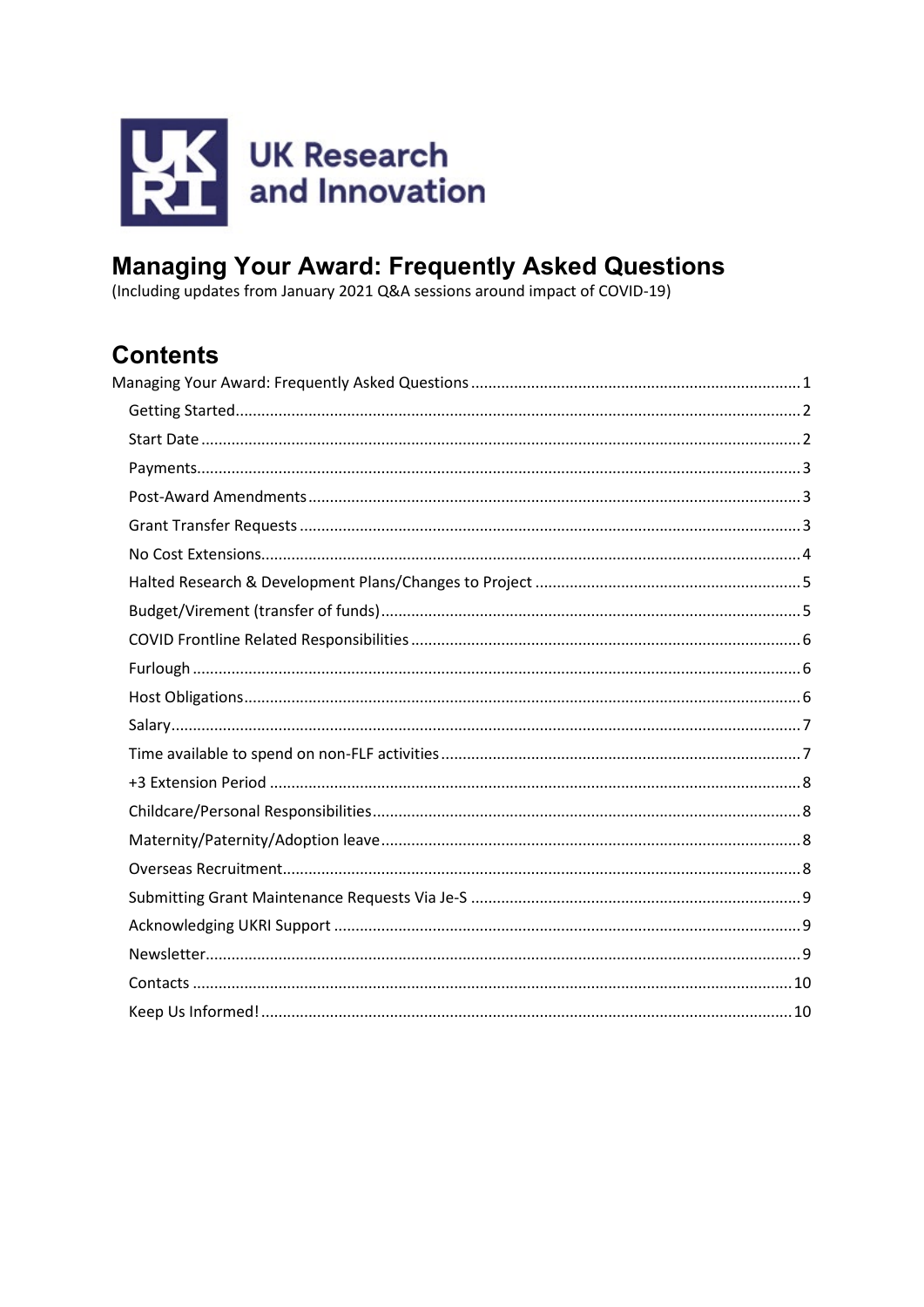## <span id="page-1-0"></span>**Getting Started**

#### How do I begin my project?

If a Future Leaders Fellowships (FLF) proposal is successful, an electronic offer letter will be sent to the Host Organisation's administrative office via the [Joint Electronic Submission-](https://je-s.rcuk.ac.uk/Handbook/Index.htm#t=pages%2FJeSHelpdesk.htm)[System](https://je-s.rcuk.ac.uk/Handbook/Index.htm#t=pages%2FJeSHelpdesk.htm) (Je-S). It is the responsibility of the Host Organisation to provide copies of the offer letter to the fellow and any other interested parties. Please note that the offer letter can take a few weeks to be received following the notification of outcome due to UKRI's post-panel administrative processes.

The offer letter will be accompanied by an electronic offer acceptance form via Je-S, which must be completed and accepted within 10 working days of receipt by the Host Organisation's administrative office. Should the offer be accepted, a start confirmation form and payment schedule will be sent out electronically via Je-S. The administrative office must submit the start confirmation document via Je-S within 42 days of the actual start date. Further information on starting procedures can be found in the [fEC Grants Terms and](https://www.ukri.org/apply-for-funding/before-you-apply/your-responsibilities-if-you-get-funding/meeting-ukri-terms-and-conditions-for-funding/#contents-list)  [Conditions.](https://www.ukri.org/apply-for-funding/before-you-apply/your-responsibilities-if-you-get-funding/meeting-ukri-terms-and-conditions-for-funding/#contents-list)

For Business Fellowships there are several checks that need to be undertaken before a formal grant offer letter can be issued by UKRI. These include:

- Financial checks, carried out by the Innovate UK Project Finance team.
- Additional due diligence checks carried out by The UKRI Funding Assurance team.

You will be asked to provide information on the host organisation finances and policies to enable us to complete these checks. As the fellow you may redirect us to other individuals and/or teams within the organisation to provide this information on your behalf. We are unable to issue a grant offer letter without the successful completion of these checks. Your fellowship will start when both the grant offer letter and the starting certificate have been submitted via Je-S. You can incur spend from the date you receive your grant offer letter. However, the first financial quarter of your fellowship will not activate until you have submitted your starting certificate.

## <span id="page-1-1"></span>**Start Date**

#### Can I delay my project Start Date?

- The start date can be delayed until the latest published mandatory start date for the round of the FLF to which you applied, but not beyond this date. Exceptions to this are for cases of parental leave or long-term sickness, which are allowable in line with fellows' terms of employment.
- A grant may be delayed by up to three months after the date given in the offer letter, so long as this does not exceed the mandatory start date, without the need to notify the FLF team. The end date for the grant will be revised automatically in these instances. If you wish to request an extension to the start date outside of these parameters, please contact the FLF Post-Award team: [FLFpostaward@ukri.org.](mailto:FLFpostaward@ukri.org)
- For guidance on delaying start dates for business-hosted fellowships, please contact the office [\(FLFpostaward@ukri.org\)](mailto:FLFpostaward@ukri.org).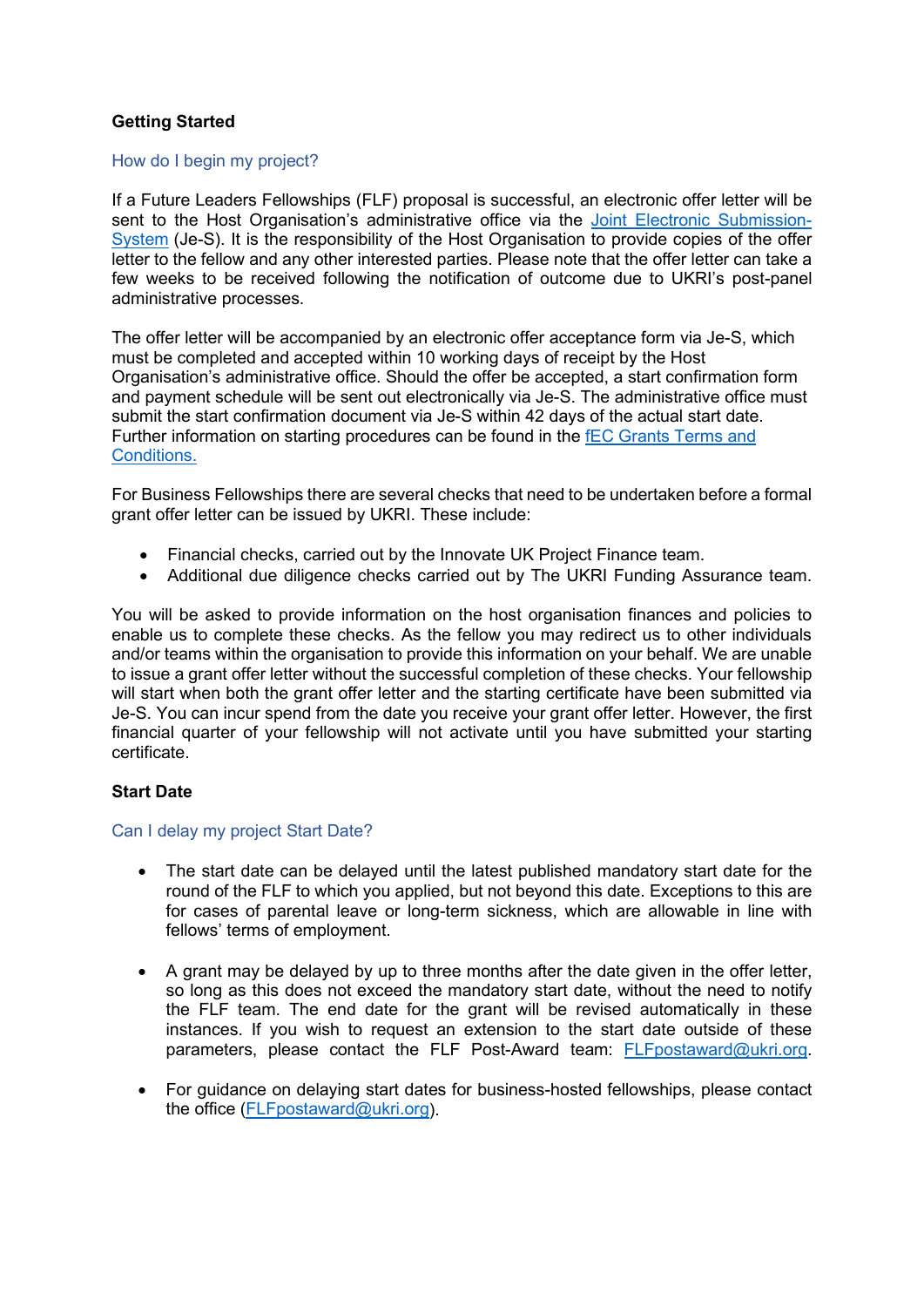## <span id="page-2-0"></span>**Payments**

#### How will the grant money be paid?

- Payment profiles are created for each grant based on the expected pattern of expenditure over the lifetime of the grant. Please speak to your Host Organisation regarding accessing your funding.
- Business Fellows will be asked to submit a payment profile based on the expected pattern of expenditure over the lifetime of the grant. Payments will be made quarterly in arrears against the individual payment profile of each grant. Payments will only be made to the registered business bank account of the host organisation. No other bank details will be accepted.

## **Monitoring and Reporting**

#### How will the grant be monitored?

- You will also be asked to report the outcomes of your fellowship via a system called Researchfish on an annual basis. The information you provide is vital for evaluating and demonstrating the value and impact of government funding in supporting research and innovation. There is more information about this on UKRI [Reporting](https://www.ukri.org/apply-for-funding/manage-your-funding-award/report-your-research-outcomes/)  [your research outcomes](https://www.ukri.org/apply-for-funding/manage-your-funding-award/report-your-research-outcomes/) webpage.
- Please be aware that Researchfish is used for the reporting of both academic and business hosted fellowships. Therefore, you should answer all mandatory fields but where a question or section is not relevant (and not mandatory) you can leave this blank. There may also be mandatory questions where you do not have anything to report in the earlier stages of your fellowship.
- For Business Fellowships financial assurance reviews will be undertaken on grant expenditure each quarter by the Innovate UK Funding Assurance Team, on behalf of the FLF scheme. You will be asked to provide documentation and supporting evidence to demonstrate expenditure.

#### <span id="page-2-1"></span>**Post-Award Amendments**

#### How do I know what to expect from UKRI?

- The UKRI [fEC Grants Terms and Conditions](https://www.ukri.org/apply-for-funding/before-you-apply/your-responsibilities-if-you-get-funding/meeting-ukri-terms-and-conditions-for-funding/#contents-list) are applicable to FLF grants. In addition to the UKRI T&Cs, award holders will note additional FLF terms and conditions within their offer letter. Host Organisations and fellows are responsible for ensuring that all T&Cs are adhered to.
- UKRI understand that circumstances may change throughout the duration of the fellowship and offer flexibility to the grant to be as accommodating as possible. Therefore, amendments to a grant can be requested in line with the T&Cs, via Je-S grant maintenance requests.

#### <span id="page-2-2"></span>**Grant Transfer Requests**

• If a Fellow wishes to transfer their Fellowship to a different Host Organisation, prior approval from the UKRI FLF Post Award team must be sought in advance of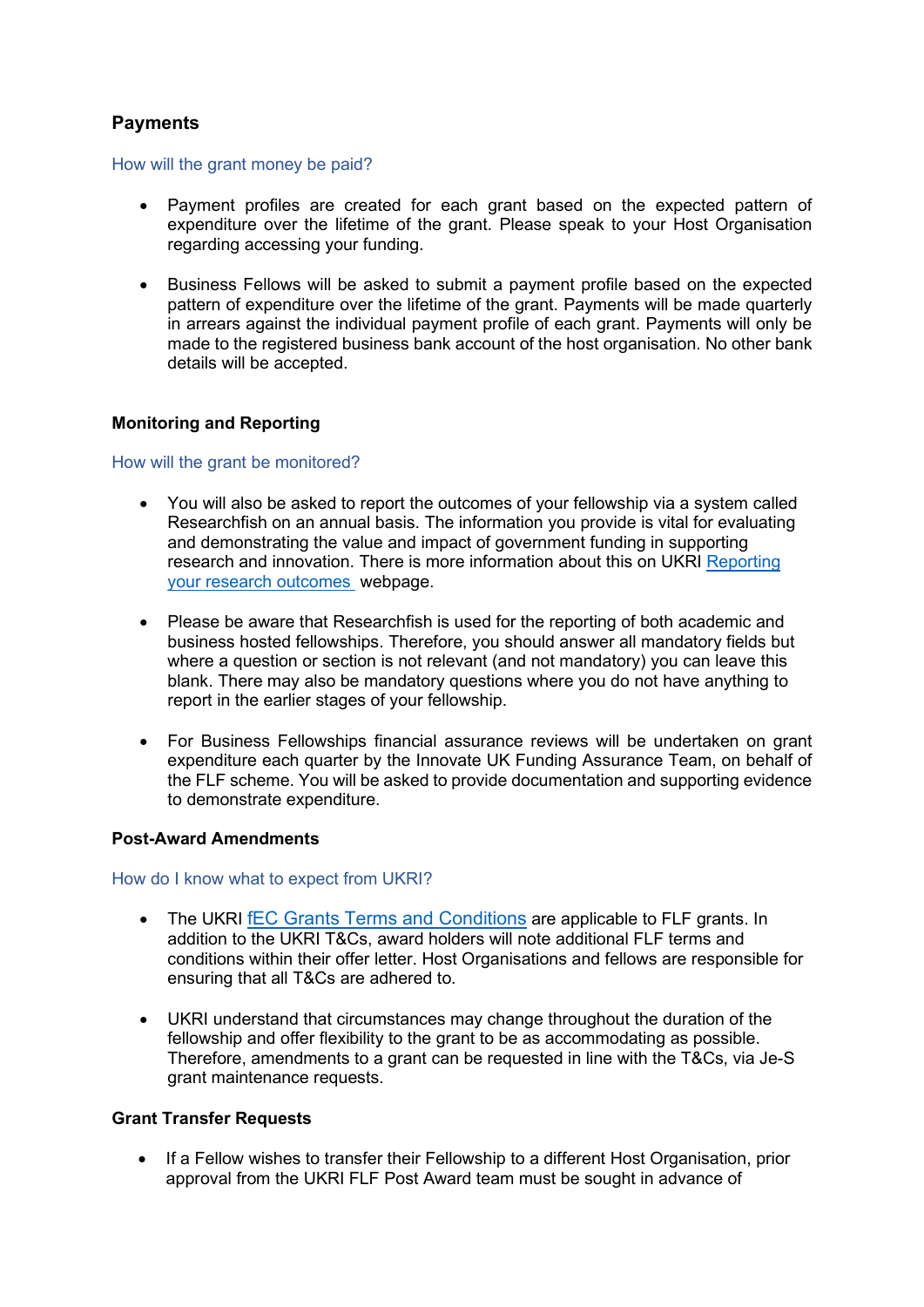submitting the formal transfer request via Je-S. The new Host Organisation must be eligible for UKRI funding and, as a minimum, meet the commitment to salary and post-award support made by the existing Host Organisation. The transfer will need to be agreed by both the existing and new Host Organisation.

- FLF grants can be transferred from businesses to any other type of organisation (businesses, universities, other research organisations), as long as the conditions listed above are met. UKRI appreciate that sensitivities in Intellectual Property may make it particularly difficult to transfer a grant between businesses.
- UKRI will request information in support of the move which will be reviewed by FLF panel members before a decision is taken. As such, sufficient time must be allowed for the transfer to be reviewed and processed. This will include reconciling the existing grant and creating a new one at the new Host Organisation. If the grant is active, please allow up to four months for this process to be completed from the date of the request being made.
- Due to differences in the level of match funding required by different types of host organisations, a grant transfer between two businesses or between university/research organisation and a business may introduce a discrepancy about the required match funding level. In this scenario UKRI will work with the fellow and new host to agree the best use of funds.

## <span id="page-3-0"></span>**No Cost Extensions**

#### Can I extend my project due to delays in getting activities associated with my fellowship underway?

In 2020 we advised that all fellows should submit in the final year of their project. This was to ensure requests accounted for all delays and not only those caused by covid restrictions. As 2021 draws to a close and restrictions are being lifted, we are now aligning our advice to allow no cost extensions to be submitted at any time during the award, ensuring the request is a realistic reflection of any delays a fellow will have experienced.

- We encourage those that intend to submit an FLF renewal application to apply for a no cost extension in a timely manner. This will help those fellows planning to submit renewal applications to plan accordingly and allow the FLF team to manage the renewal process as accurately as possible based on project end dates (whilst taking no cost extensions into account). Please note that the renewal must not be used to supplement any no cost extensions required on the original project. If a fellow is still unsure as to when they should submit their request, they can speak to us at [flfpostaward@UKRI.org](mailto:flfpostaward@UKRI.org) and we will be happy to help. This guidance is separate from any fellow who is planning or requires leave for maternity/paternity or long-term sickness.
- To request an extension under the current funding system, grant holders submit a Je-S grant maintenance request and provide justification and reasoning for the no-cost extension requested. More information on extension requests can be found on the *UKRI [How To Manage Your Award](https://www.ukri.org/apply-for-funding/manage-your-funding-award/#Extensions) webpage*.
- It is usual for fellowship grants to underspend; when a no cost extension is applied, the host organisation/fellow can use their remaining award funds in accordance with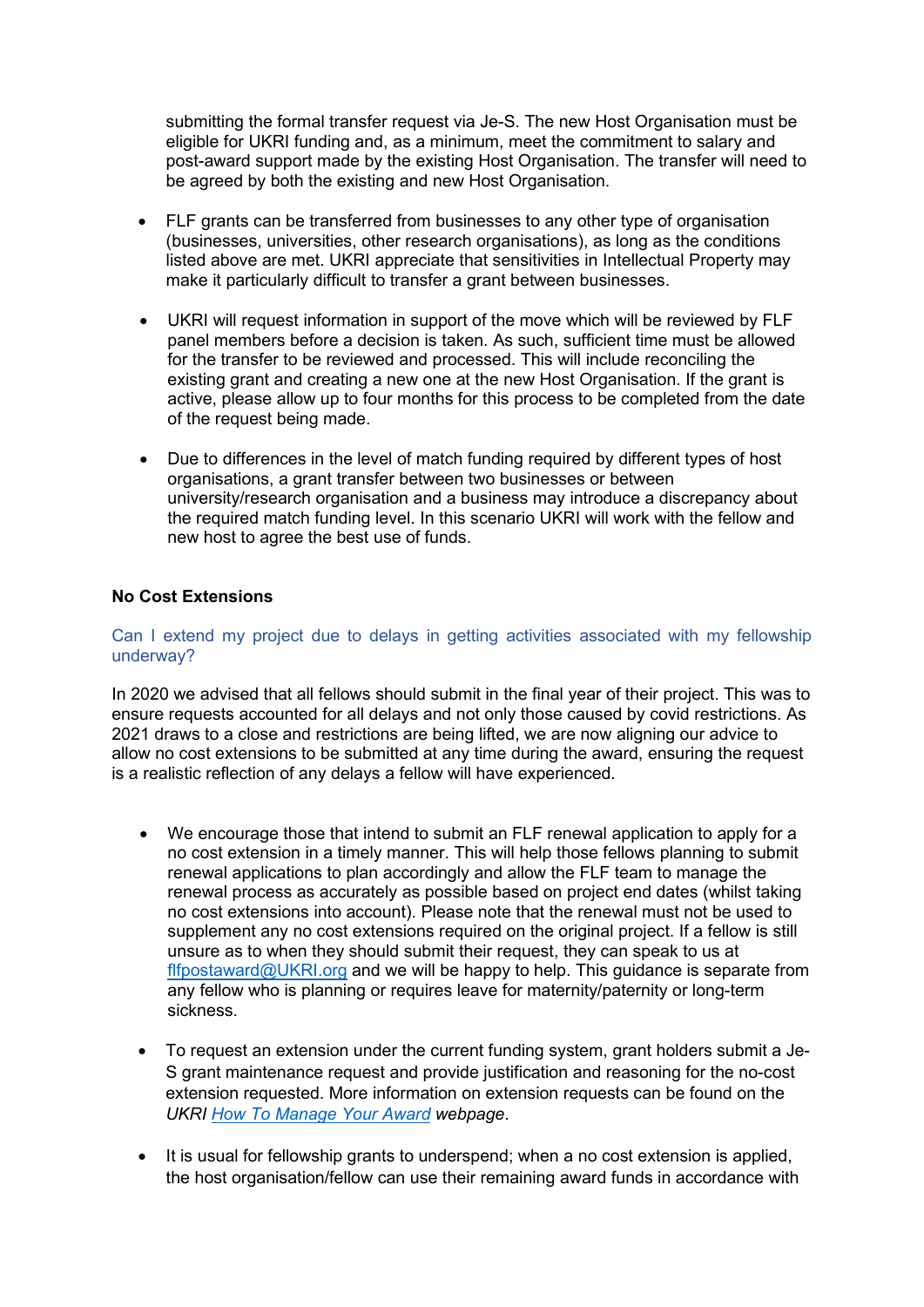the grant terms and conditions up until the new end date. See below for details regarding the virement of funds.

Will costed extensions be offered?

• We are unable to offer costed extensions.

## <span id="page-4-0"></span>**Halted Research & Development Plans/Changes to Project**

#### Can I make changes to my project?

Project plans can be changed, and it is not unusual for this to happen. Changes fall into two broad scenarios:

- Aims and objects remain the same, however there are changes to the timeline, methods, or how costs are applied. As long as any changes in costs are within virement rule these changes are permissible and do not require the approval of UKRI.
- Aims and objects need to be changed or altered. This can be for a variety of reasons, not just COVID-19. For example, there may be a development in your field/sector which either creates new options to you or disproves original theories or methods. In this case you must contact us with details of the change, which we will need to review before updating our record of your fellowship.

#### <span id="page-4-1"></span>**Budget/Virement (transfer of funds)**

Can I move funds to manage any changes I have needed to make, such as to buy equipment to work from home, using travel budget to pay for training courses or staff recruitment, etc.?

There is flexibility in managing your award funds. We allow the virement of funds as per the conditions of your award. Usually if you have costed for something in your original application then these costs can be used to cover most items. Please note that if you are creating new staff posts then you will need to come to us with a justification and for approval.

- For non-business-based fellows, virement rules at RGC 4.4 of the Grant Terms and Conditions of FEC Grants [UKRI-150321FullEconomicCostingGrantTermsConditions-](https://www.ukri.org/wp-content/uploads/2021/03/UKRI-150321-FullEconomicCostingGrantTermsConditions-Mar2021.pdf)[Mar2021.pdf](https://www.ukri.org/wp-content/uploads/2021/03/UKRI-150321-FullEconomicCostingGrantTermsConditions-Mar2021.pdf) allow for funds to be vired between Directly Incurred cost headings without the need for permission from UKRI.
- Directly allocated or DA funds cannot be vired in or out of this fund heading. Directly incurred or DI funds can be vired between the DI headings. But cannot be vired into DA or exceptions.
- A minority of award holders will have exceptions costs associated with costs outside the UK. These can be vired within both exception and DI headings. Equipment costs awarded to procure items over £10k cannot be vired out to any other heading. Nor can funds be vired into this heading. Equipment costs under £10k will be awarded under the DI heading and can be vired within the DI headings only. Award funds can be used to purchase home equipment.
- For business-based fellows virement rules will differ and all funding is awarded under a single heading in Je-S ('exceptions'), and further split into cost categories using the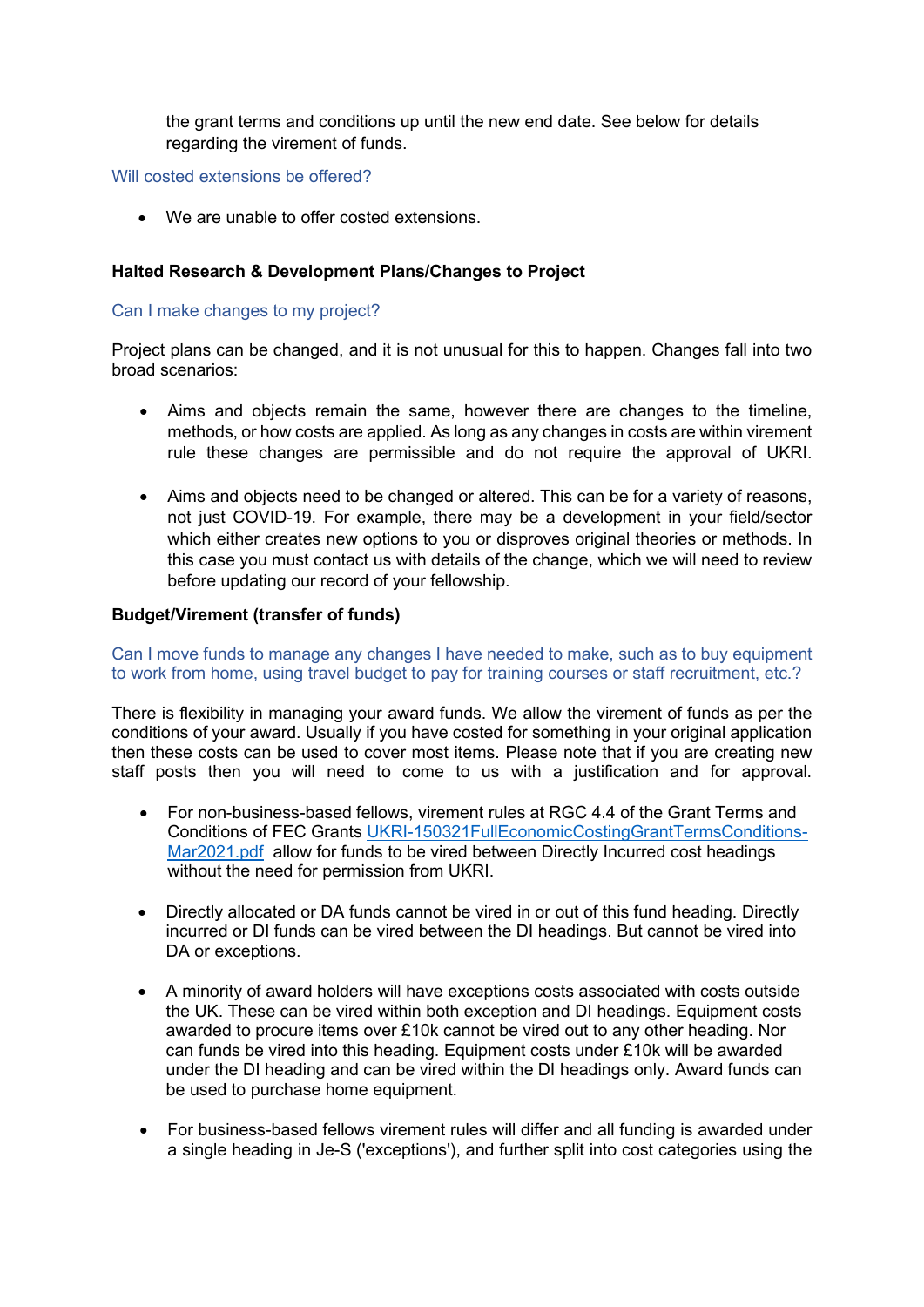grant profiling template. The figures used to populate the grant profiling template are taken from your original application.

Requests for virement between cost categories that differ from the planned spend submitted in the original application must be submitted to UKRI for approval. All requests should be emailed to [FLFpostaward@ukri.org.](mailto:FLFpostaward@ukri.org)

### May I recruit a PhD student to my project?

• Costs associated with supporting PhD students cannot be included within FLF awards.

#### <span id="page-5-0"></span>**COVID Frontline Related Responsibilities**

What about time spent on COVID-19-related activities?

- UKRI has been supportive of fellows applying for funding to support COVID-19 related activities.
- These activities are considered an exception to the 6 hours allowed for non-FLF activities per week, as set out in the additional terms and conditions, as long as these do not impact on the aims and objectives of the fellowship.
- If the COVID-19 related activities are not related to your FLF and will take up more than 6 hours per week, awards may be paused, or a no cost extension requested to account for the time spent on the COVID-19 related activity.
- Salary should not be claimed as part of any COVID-19 project funding (see EXCEPTION below).
- EXCEPTION for fellows who were loaned / redeployed to the NHS during the COVID-19 pandemic: NIHR/DHSC guidance has now been published confirming that HEIs and other non-NHS employers should recover salary costs from the trust they were deployed to for COVID-19 response activity duties. The guidance for this is found at: [https://www.nihr.ac.uk/documents/guidance-on-funding-the-cost-of-research-staff](https://www.nihr.ac.uk/documents/guidance-on-funding-the-cost-of-research-staff-redeployed-to-the-nhs-during-the-covid-19-pandemic/25208)[redeployed-to-the-nhs-during-the-covid-19-pandemic/25208](https://www.nihr.ac.uk/documents/guidance-on-funding-the-cost-of-research-staff-redeployed-to-the-nhs-during-the-covid-19-pandemic/25208)

## <span id="page-5-1"></span>**Furlough**

#### What is the UKRI advice on furloughing of staff during COVID-19?

- UKRI are unable to offer any advice on whether fellows or staff associated with a FLF can or should be furloughed. Your Host Organisation should refer to the UK Government guidance for further detail on the furlough scheme.
- Where the decision has been made to furlough either the fellow or staff costed on a FLF salary costs cannot be claimed from the FLF award. The FLF can either be paused or a no cost extension can be applied. As each project and team can differ please contact the FLF post award team to discuss the options in this situation.

#### <span id="page-5-2"></span>**Host Obligations**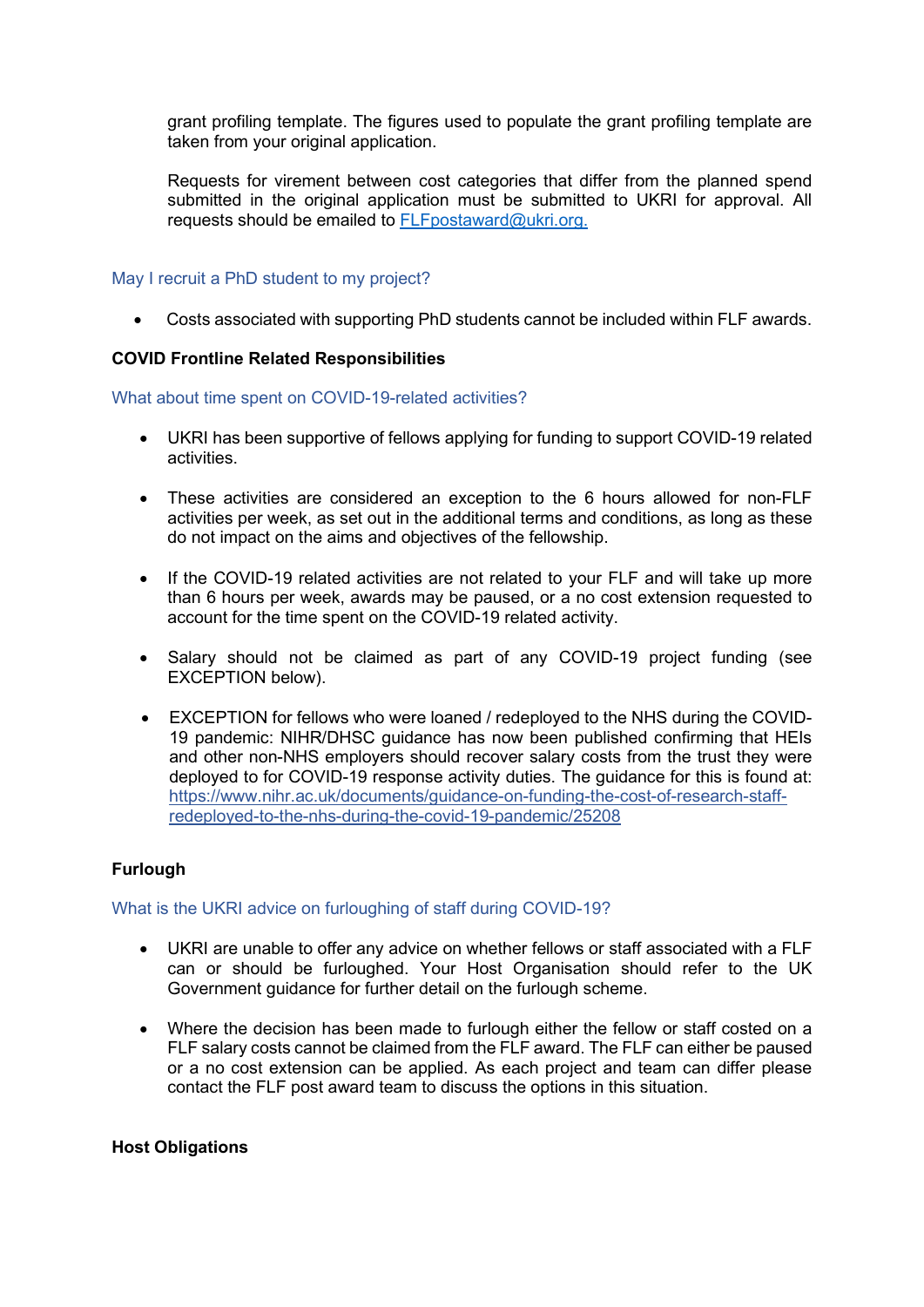What happens if my host claims it is no longer able to fulfil their agreed obligations for my FLF award?

- The Head of Department Letter of Support submitted with your application sets out the support committed to you by your Host Organisation, and UKRI expects this to be provided. When in discussion with your host, please refer them back to your Letter of Support and the expectation of UKRI that this support be provided.
- If there are issues in the support being received, for example if you are not being given the space you need to carry out your fellowship or other issues that cannot be resolved by discussions, let us know.
- These awards are portable. If you wish to transfer Host Organisation, you will need to put a request for this in through the UKRI FLF team. There is an assessment process to follow which can take up to four months (possibly longer for business-based fellows) so please contact us as early as possible if you are considering moving host so that we can discuss the process with you.

## <span id="page-6-0"></span>**Salary**

#### Can salary increase due to pay rises or promotion be paid from an FLF award?

- Yes. Our guidance for applicants advises that costings for salaries for fellows and named staff should include incremental pay rises and promotions.
- If costings do not include pay rises or promotions, it may be possible for funds to meet salary increases to be vired, in accordance with virement rules, provided that this does not compromise the aims and objectives of the fellowship.

#### **Reduced Hours Fellowships**

#### For Business Fellowships only what are the rules around reduced hours fellowships?

- For fellows on reduced hours fellowships (up to 40% time spent on non-FLF business activities), the time commitment can be flexible over the duration fellowship but should be documented to demonstrate the fellow and team are committing a sufficient amount of time to the fellowship. Salary cannot be claimed for any activities outside of FLF activities.
- If a fellow and host organisation wish to request a change to the percentage of hours worked by the fellow, this must be requested by emailing [FLFpostaward@ukri.org,](mailto:FLFpostaward@ukri.org) explaining how the aims and objectives of the fellowship will be impacted. Grant funding from UKRI cannot be increased to accommodate this; however, funds may be vired from other cost categories.

#### <span id="page-6-1"></span>**Time available to spend on non-FLF activities**

#### Am I allowed to spend time on activities outside my FLF?

• As set out in the additional FLF terms and conditions, in years one and two of the fellowship non business-based fellows have a maximum of six hours (pro-rata for part time fellowships) for commitments that are not part of their fellowship but which support a fellow's broader professional or career development, or a maximum of two clinical sessions. In years three and four, the time available for non-fellowship commitments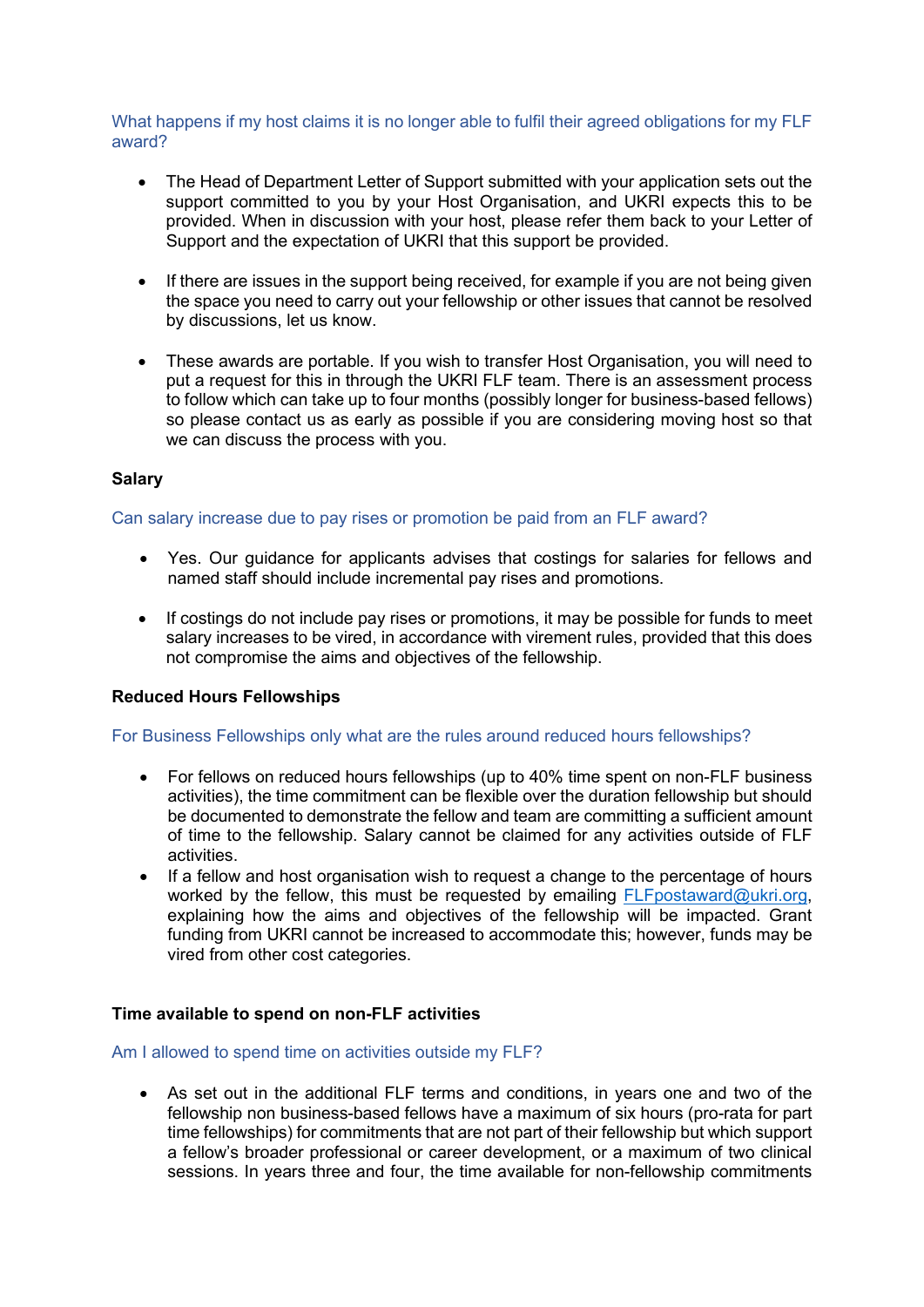that support the fellow's wider career and professional development increases to 25% of a fellow's time (pro-rata for part time fellowships). This flexible time can be used as the fellow deems fit, but additional activities must not compromise a fellow's focus, or achievement of the aims of their Fellowship, must be of benefit to the fellow's professional or career development, and must be at the fellow's discretion. Additional salary cannot be claimed as a result of involvement with additional research activities associated with this flexible time at this point.

### <span id="page-7-0"></span>**+3 Extension Period**

#### How will the +3 extension period be assessed and decided?

• Assessment will comprise a written submission and face-to-face discussion with a panel; Fellows will have full details and guidance well in advance of any renewal submission. The start of the plus 3 will pick up from the end date of the award, taking into account any no cost extensions. This process will allow you to apply for up to 3 years of additional funding (pro rata for part time fellows). Up to £560k of UKRI funding (equating to 80% fEC for academic hosts) will be available for renewals lasting 3 years with a pro rata amount available for shorter renewals.

Please keep an eye on upcoming FLF newsletters for details of the dedicated webpage for the renewal process. In the meantime, questions can be submitted to [FLFRenewal@ukri.org.](mailto:FLFRenewal@ukri.org)

#### <span id="page-7-1"></span>**Childcare/Personal Responsibilities**

#### What happens if closure of a nursery/school means my working conditions become more difficult?

In the first instance speak to HR within your host organisation. Find out what policies they have in place to support you if childcare becomes your priority. In terms of grant funding we can either:

- Pause your funding
- Apply a no cost extension
- Adjust your FTE

#### <span id="page-7-2"></span>**Maternity/Paternity/Adoption leave**

- If a fellow or named researcher is included on the grant as Directly Incurred (DI) staff and they spend 100% of their contracted time on the grant, then the costs of their parental leave can be paid from the grant.
- UKRI will compensate any additional net costs that cannot be met within the cash limit of paid parental leave at the end of the grant. The net cost is the amount paid to the individual less the amount the Research Organisation can recover from HMRC.

#### <span id="page-7-3"></span>**Overseas Recruitment**

I have staff that had to return to their home country due to the Pandemic. Can they continue to work on the project from abroad?

• We cannot approve the recruitment of staff to work remotely outside the UK, where overseas staff have not been included within the original proposal. If currently recruiting, you can also delay the start of staff until they are able to move to the UK.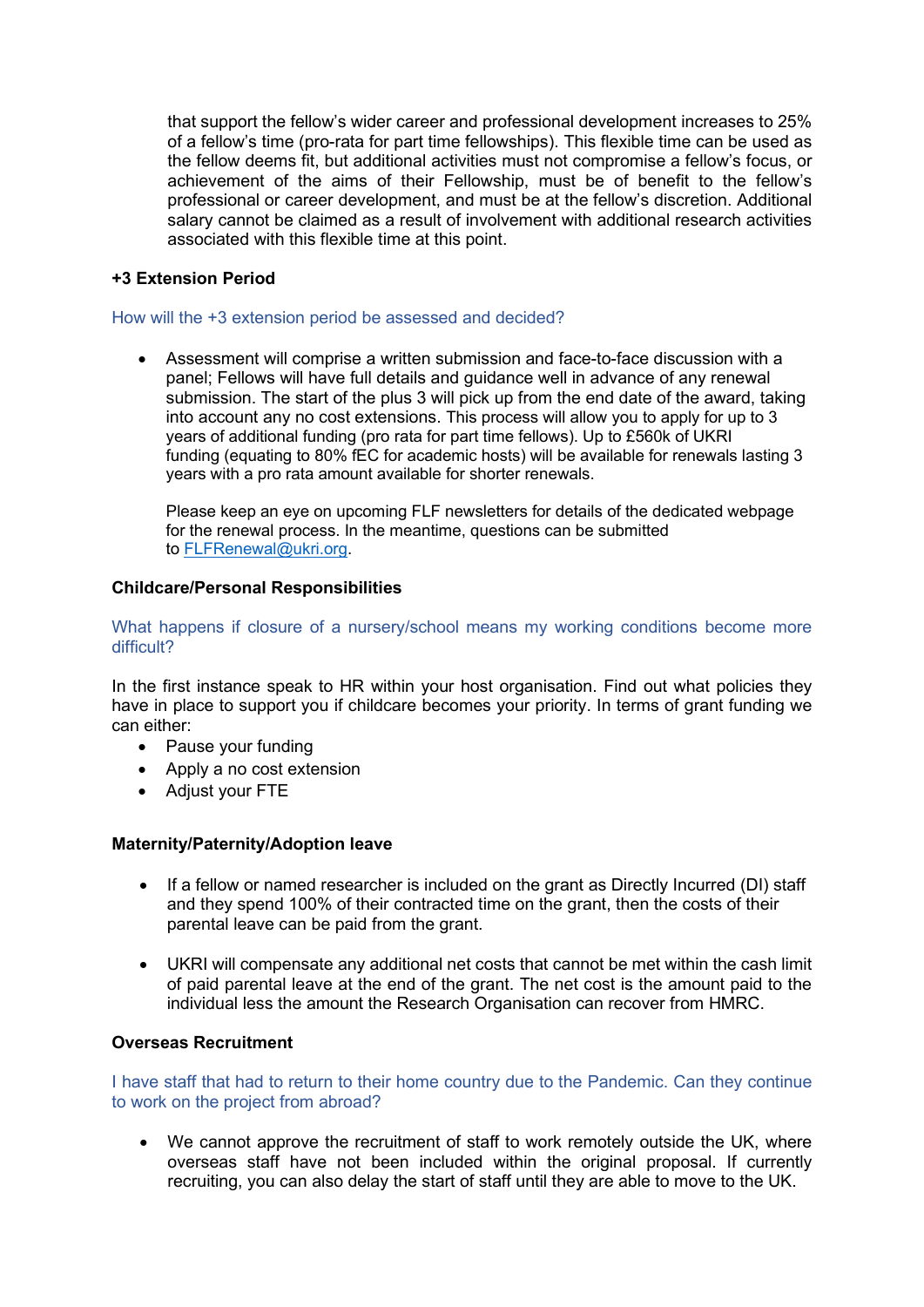- For staff listed in your application as working outside the UK where additional costs involved with overseas recruitment and employment have been included in your award offer and have been considered part of the FLF assessment process the above statement does not apply and you are able to continue to manage your staff costs as planned.
- For any other changes to staff costs from the original award offer please refer to the Budget/Virement (transfer of funds) section of this FAQ.
- For general recruitment please be aware that the Global Talent Visa is a possibility for both the academic hosted fellow and any roles mentioned in the original academic fellowship application. Please see the UKRI *[Get funding and visas to do research in](https://www.ukri.org/our-work/collaborating-internationally/get-funding-and-visas-to-do-research-in-the-uk/)  [the UK](https://www.ukri.org/our-work/collaborating-internationally/get-funding-and-visas-to-do-research-in-the-uk/)* for more information.

#### <span id="page-8-0"></span>**Submitting Grant Maintenance Requests Via Je-S**

#### How do I formalise changes to my project?

Grant maintenance requests are a Je-S functionality which allows award holders to submit requests to change an existing grant. These requests are subject to UKRI approval. For example, change requests can be submitted for:

- Extensions
- Staff extensions
- Exceptional extensions non staff
- Grant suspension/resumption
- Start date extension request
- Grant transfer request
- Grant termination

You can also make a 'grant generic change request' for any other type of change not covered by the the specific specific the options.

For more guidance on post-award amendments please refer to the [UKRI WEBSITE.](https://www.ukri.org/)

For more guidance on submitting requests and a full list of grant maintenance requests, please see the [Je-S Grant Maintenance Requests p](https://je-s.rcuk.ac.uk/Handbook/pages/Grant_Maintenance_Requests.htm)age.

#### <span id="page-8-1"></span>**Acknowledging UKRI Support**

I have written a paper and want to formally acknowledge my FLF, how do I do this?

*Grant supported work should formally be described as "This work was supported by a UKRI Future Leaders Fellowship [grant number xxxx]."*

Please feel free to mention your FLF during any engagement and media appearance.

#### <span id="page-8-2"></span>**Newsletter**

Please also look out for quarterly newsletters as we will continue to use this to share the latest information and updates.